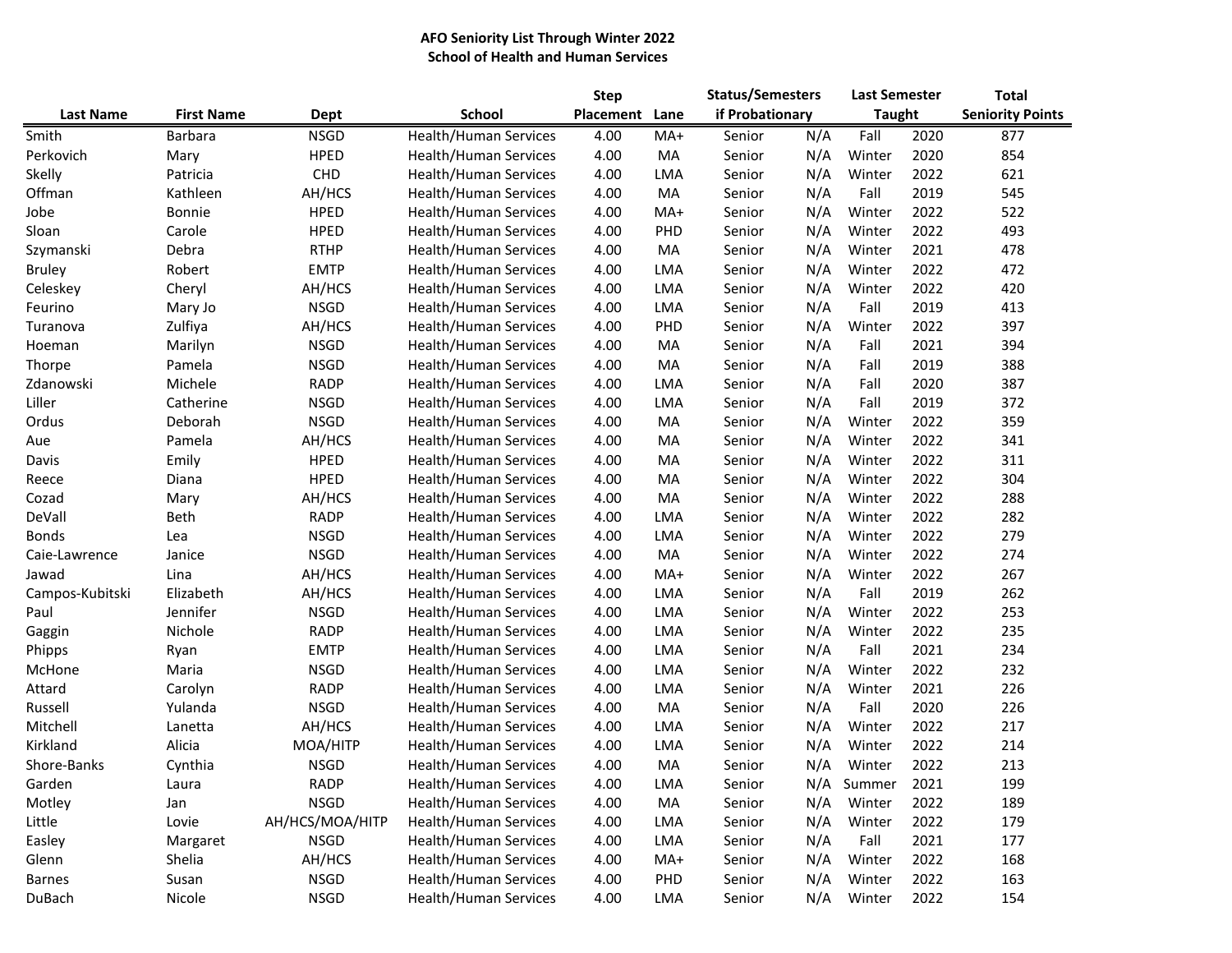| Kelley        | Joan          | <b>NSGD</b> | Health/Human Services        | 4.00 | <b>LMA</b> | Senior       | N/A | Winter | 2020 | 153 |
|---------------|---------------|-------------|------------------------------|------|------------|--------------|-----|--------|------|-----|
| Brown         | Althea        | AH/HCS      | <b>Health/Human Services</b> | 4.00 | PHD        | Senior       | N/A | Winter | 2022 | 152 |
| Gessner       | Natalie       | <b>NSGD</b> | Health/Human Services        | 4.00 | LMA        | Senior       | N/A | Winter | 2022 | 151 |
| Haines        | David         | <b>NLAB</b> | Health/Human Services        | 4.00 | MA         | Senior       | N/A | Winter | 2022 | 144 |
| Mason         | Patrick       | HPED        | Health/Human Services        | 4.00 | MA         | Senior       | N/A | Fall   | 2021 | 138 |
| Peltz         | Caroline      | <b>NLAB</b> | Health/Human Services        | 4.00 | PHD        | Senior       | N/A | Winter | 2022 | 128 |
| Kane          | Laura         | <b>NSGD</b> | Health/Human Services        | 4.00 | <b>LMA</b> | Senior       | N/A | Winter | 2021 | 123 |
| Conklin       | Evelyn        | <b>NSGD</b> | Health/Human Services        | 4.00 | MA         | Senior       | N/A | Winter | 2022 | 122 |
| Hornfeld      | Renee         | <b>PTAP</b> | Health/Human Services        | 4.00 | <b>LMA</b> | Senior       | N/A | Fall   | 2020 | 122 |
| Mangulabnan   | Kathleen      | <b>NSGD</b> | Health/Human Services        | 4.00 | MA         | Senior       | N/A | Fall   | 2019 | 120 |
| DeBono        | Paula         | MOA/HITP    | <b>Health/Human Services</b> | 4.00 | <b>LMA</b> | Senior       | N/A | Winter | 2022 | 107 |
| Rodriguez     | Cynthia       | <b>NSGD</b> | Health/Human Services        | 4.00 | MA+        | Senior       | N/A | Fall   | 2021 | 106 |
| Anderson      | Lori          | <b>NSGD</b> | Health/Human Services        | 4.00 | <b>LMA</b> | Senior       | N/A | Winter | 2022 | 104 |
| Marquette     | Scott         | AH/HCS      | Health/Human Services        | 4.00 | MA         | Senior       | N/A | Winter | 2022 | 104 |
| Quinn         | Sharon        | <b>NSGD</b> | Health/Human Services        | 4.00 | <b>LMA</b> | Senior       | N/A | Fall   | 2020 | 100 |
| Diedo         | Madeline      | <b>NSGD</b> | Health/Human Services        | 4.00 | MA         | Senior       | N/A | Winter | 2022 | 100 |
| Williams      | Alicia        | CHD         | Health/Human Services        | 4.00 | MA         | Senior       | N/A | Winter | 2022 | 99  |
| Pidcock       | Melissa       | <b>NSGD</b> | Health/Human Services        | 3.22 | <b>LMA</b> | Senior       | N/A | Winter | 2022 | 96  |
| Hamam         | Nabil         | <b>SRGP</b> | Health/Human Services        | 4.00 | MA         | Senior       | N/A | Winter | 2022 | 94  |
| Shunkwiler    | David         | <b>NSGD</b> | Health/Human Services        | 4.00 | <b>LMA</b> | Senior       | N/A | Winter | 2022 | 93  |
| Mona          | Sara          | <b>NSGD</b> | Health/Human Services        | 4.00 | LMA        | Senior       | N/A | Winter | 2022 | 93  |
| Ervin         | Denise        | <b>NSGD</b> | Health/Human Services        | 4.00 | MA         | Senior       | N/A | Fall   | 2020 | 91  |
| Renaud        | Jessica       | <b>RADP</b> | Health/Human Services        | 4.00 | <b>LMA</b> | Senior       | N/A | Winter | 2022 | 81  |
| Chahine       | Anne          | AH/HCS      | Health/Human Services        | 4.00 | MA         | Senior       | N/A | Winter | 2022 | 80  |
| Tinnon        | Shirley       | <b>NSGD</b> | Health/Human Services        | 3.12 | MA         | Senior       | N/A | Winter | 2020 | 80  |
| Shami         | Shadi         | <b>NSGD</b> | Health/Human Services        | 4.00 | <b>LMA</b> | Senior       | N/A | Winter | 2022 | 79  |
| Green         | Susan         | <b>NSGD</b> | Health/Human Services        | 4.00 | MA         | Senior       | N/A | Winter | 2020 | 78  |
| Gdula         | Carole        | AH/HCS      | Health/Human Services        | 4.00 | MA         | Senior       | N/A | Winter | 2022 | 77  |
| West          | Richard       | <b>RADP</b> | Health/Human Services        | 3.05 | <b>LMA</b> | Senior       | N/A | Winter | 2022 | 73  |
| <b>Burnem</b> | Glenn         | <b>HPED</b> | Health/Human Services        | 3.18 | MA         | Senior       | N/A | Winter | 2022 | 67  |
| Jawo          | Lamin         | <b>NSGD</b> | Health/Human Services        | 3.18 | LMA        | Senior       | N/A | Fall   | 2021 | 64  |
| <b>Bing</b>   | Cheryl        | <b>NSGD</b> | Health/Human Services        | 3.01 | MA         | Senior       | N/A | Winter | 2020 | 50  |
| Folson        | Deborah       | AH/HCS      | Health/Human Services        | 3.20 | MA+        | Senior       | N/A | Fall   | 2019 | 48  |
| Nichols       | Michelle      | <b>NSGD</b> | Health/Human Services        | 2.19 | <b>LMA</b> | Probationary | 4   | Winter | 2022 | 43  |
| Brown         | Staci         | <b>NSGD</b> | Health/Human Services        | 2.19 | <b>LMA</b> | Senior       | N/A | Winter | 2022 | 43  |
| Mamlouk       | <b>Bipers</b> | AHHC        | <b>Health/Human Services</b> | 2.18 | <b>LMA</b> | Probationary | 5   | Winter | 2022 | 43  |
| King          | Thomas        | <b>PHTP</b> | Health/Human Services        | 2.17 | LMA        | Senior       | N/A | Winter | 2021 | 41  |
| Roe           | Laura         | CHD         | Health/Human Services        | 2.16 | MA         | Senior       | N/A | Winter | 2022 | 40  |
| Slaughter     | Cathy         | <b>NSGD</b> | Health/Human Services        | 2.15 | MA+        | Senior       | N/A | Winter | 2022 | 39  |
| Sauro         | Kirk          | <b>NSGD</b> | Health/Human Services        | 2.14 | LMA        | Probationary | 7   | Winter | 2021 | 38  |
| Hale          | Cynthia       | MOA/HITP    | Health/Human Services        | 2.14 | MA         | Senior       | N/A | Winter | 2022 | 38  |
| Salerno       | Lisa          | <b>NSGD</b> | Health/Human Services        | 2.13 | <b>LMA</b> | Probationary | 7   | Winter | 2022 | 38  |
| Malian        | Blair         | AHHC        | Health/Human Services        | 2.13 | <b>LMA</b> | Probationary | 5   | Fall   | 2021 | 38  |
| Wanenmacher   | Barbara       | <b>EMTP</b> | Health/Human Services        | 2.06 | <b>LMA</b> | Probationary | 5   | Winter | 2022 | 36  |
| Harris        | Dahyun        | <b>NSGD</b> | Health/Human Services        | 2.12 | LMA        | Probationary | 7   | Winter | 2022 | 36  |
| Martin        | Paula         | <b>NSGD</b> | Health/Human Services        | 2.09 | MA         | Senior       | N/A | Winter | 2022 | 33  |
|               |               |             |                              |      |            |              |     |        |      |     |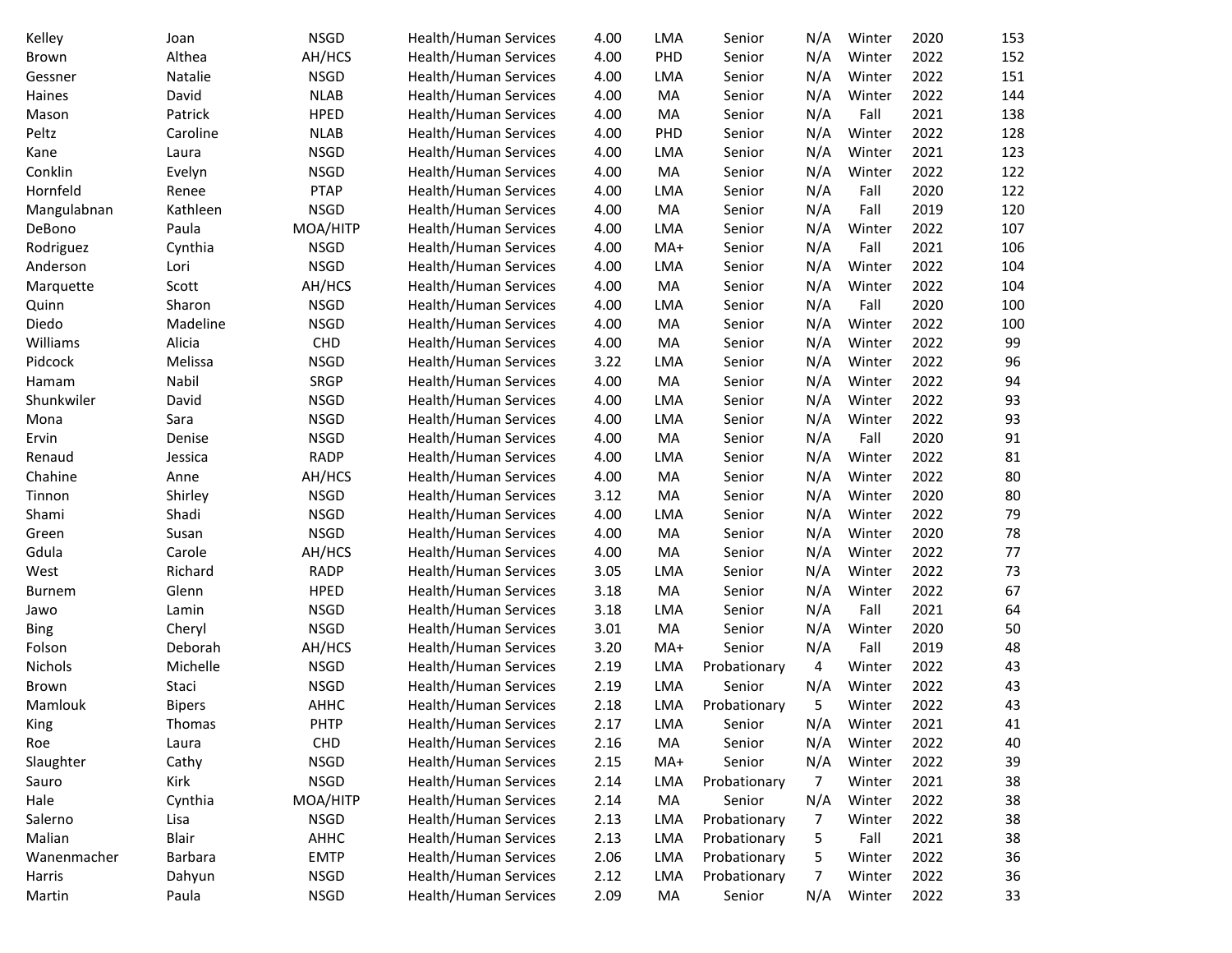| Clay          | John           | <b>EDUC</b> | Health/Human Services        | 2.09 | MA+ | Probationary | 5              | Winter | 2022 | 33     |
|---------------|----------------|-------------|------------------------------|------|-----|--------------|----------------|--------|------|--------|
| McKay         | Michelle       | <b>RTHP</b> | <b>Health/Human Services</b> | 2.09 | LMA | Senior       | N/A            | Winter | 2022 | 33     |
| Urban         | Aubrey         | <b>NSGD</b> | Health/Human Services        | 2.06 | LMA | Probationary | 6              | Fall   | 2020 | 30     |
| Daniel        | Lisa           | MOA/HITP    | Health/Human Services        | 2.04 | LMA | Probationary | 7              | Winter | 2021 | 28     |
| Harrison      | Delores        | <b>NSGD</b> | Health/Human Services        | 2.01 | MA  | Probationary | 7              | Winter | 2022 | 25     |
| Mustafa       | Shayma         | <b>EDUC</b> | Health/Human Services        | 2.01 | MA  | Probationary | 4              | Winter | 2021 | 25     |
| Thomason-Carr | Jennifer       | <b>NSGD</b> | Health/Human Services        | 2.01 | LMA | Senior       | N/A            | Fall   | 2021 | 25     |
| Abela         | Kristi         | <b>NSGD</b> | Health/Human Services        | 1.23 | LMA | Probationary | 5              | Winter | 2021 | 23     |
| Dummer        | Danielle       | <b>NSGD</b> | <b>Health/Human Services</b> | 1.23 | LMA | Probationary | 4              | Fall   | 2021 | 23     |
| Miles         | Julie          | <b>SRGP</b> | Health/Human Services        | 1.22 | LMA | Probationary | 5              | Winter | 2020 | 22     |
| White         | Aaron          | CHD         | Health/Human Services        | 1.21 | MA  | Probationary | 7              | Winter | 2020 | 21     |
| Schreck       | Paula          | AHHC        | Health/Human Services        | 1.18 | LMA | Probationary | 5              | Winter | 2022 | 21     |
| Faifer        | Mary           | <b>NSGD</b> | Health/Human Services        | 1.19 | LMA | Probationary | 2              | Winter | 2022 | 19     |
| Ehlert        | David          | <b>EMTP</b> | Health/Human Services        | 1.19 | LMA | Probationary | 6              | Winter | 2022 | 19     |
| Pawlowski     | Emily          | <b>NSGD</b> | Health/Human Services        | 1.18 | LMA | Probationary | 6              | Winter | 2022 | 18     |
| Ahmatovic     | Shpresa        | <b>RADP</b> | Health/Human Services        | 1.17 | LMA | Probationary | 2              | Winter | 2022 | 17     |
| <b>Boulet</b> | Rachelle       | <b>NSGD</b> | Health/Human Services        | 1.16 | LMA | Probationary | 5              | Winter | 2020 | 16     |
| Rickle        | Julie          | <b>SRGP</b> | Health/Human Services        | 1.15 | LMA | Probationary | 3              | Winter | 2022 | 15     |
| Shrum         | Amy-Lynn       | <b>NSGD</b> | Health/Human Services        | 1.15 | LMA | Probationary | 5              | Fall   | 2019 | 15     |
| Wilkes        | Kristie        | <b>NSGD</b> | Health/Human Services        | 1.14 | LMA | Probationary | 2              | Fall   | 2020 | 14     |
| Upp           | Julie          | HPED        | <b>Health/Human Services</b> | 1.14 | LMA | Probationary | 5              | Fall   | 2019 | 14     |
| Cline         | Nicole         | <b>NSGD</b> | Health/Human Services        | 1.14 | LMA | Probationary | 3              | Winter | 2022 | 14     |
| Joseph        | Marva          | <b>NSGD</b> | Health/Human Services        | 1.14 | MA  | Probationary | 4              | Winter | 2022 | 14     |
| Daly          | Theresa        | <b>NSGD</b> | Health/Human Services        | 1.13 | LMA | Probationary | 2              | Winter | 2021 | 13     |
| Jones         | Lisa           | <b>NSGD</b> | Health/Human Services        | 1.13 | MA  | Probationary | 3              | Winter | 2022 | 13     |
| Green         | <b>Bridget</b> | <b>NSGD</b> | Health/Human Services        | 1.13 | LMA | Probationary | 3              | Winter | 2022 | 13     |
| Agemy         | Amanda         | <b>RADP</b> | Health/Human Services        | 1.12 | LMA | Probationary | $\overline{2}$ | Winter | 2022 | 12     |
| Beydoun       | Jaafer         | <b>NSGD</b> | Health/Human Services        | 1.11 | MA  | Probationary | 3              | Fall   | 2019 | $11\,$ |
| Young         | Crystal        | <b>NSGD</b> | Health/Human Services        | 1.11 | LMA | Probationary | 3              | Winter | 2022 | $11\,$ |
| Berro         | Ali            | <b>RTHP</b> | Health/Human Services        | 1.10 | MA  | Probationary | 4              | Winter | 2022 | 10     |
| Stebbin       | Harriett       | <b>NSGD</b> | Health/Human Services        | 1.10 | MA  | Probationary | 2              | Winter | 2020 | 10     |
| Lynch         | Megan          | <b>NSGD</b> | Health/Human Services        | 1.10 | LMA | Probationary | 2              | Fall   | 2021 | 10     |
| Bloch         | Ashley         | <b>PTAP</b> | Health/Human Services        | 1.07 | PHD | Probationary | 2              | Fall   | 2021 | 10     |
| Peeples       | Carmen         | <b>NSGD</b> | Health/Human Services        | 1.10 | LMA | Probationary | 2              | Winter | 2020 | 10     |
| Chapman       | Lindsay        | <b>NSGD</b> | <b>Health/Human Services</b> | 1.10 | LMA | Probationary | 3              | Winter | 2021 | 10     |
| Miller        | Thomas         | <b>NSGD</b> | <b>Health/Human Services</b> | 1.10 | LMA | Probationary | 3              | Winter | 2022 | 10     |
| Tokarz        | Lisa           | <b>NSGD</b> | Health/Human Services        | 1.10 | LMA | Probationary | 3              | Winter | 2022 | 10     |
| Hanford       | Andrea         | <b>RTHP</b> | Health/Human Services        | 1.09 | LMA | Probationary | 4              | Winter | 2022 | 9      |
| Jones         | Rachel         | OPTH        | <b>Health/Human Services</b> | 1.09 | LMA | Probationary | 2              | Winter | 2022 | 9      |
| Schiffer      | Christina      | <b>RTHP</b> | <b>Health/Human Services</b> | 1.08 | LMA | Probationary | 3              | Winter | 2022 | 8      |
| Schulte       | Colleen        | <b>NSGD</b> | Health/Human Services        | 1.02 | LMA | Probationary | 1              | Fall   | 2021 | 8      |
| Hale-Johnson  | Paris          | <b>NSGD</b> | Health/Human Services        | 1.08 | LMA | Probationary | 3              | Winter | 2022 | 8      |
| Berry         | Jennifer       | <b>NSGD</b> | Health/Human Services        | 1.07 | LMA | Probationary | 1              | Winter | 2021 | 7      |
| Harper        | Jashonna       | <b>RADP</b> | Health/Human Services        | 1.06 | LMA | Probationary | 2              | Winter | 2022 | 6      |
| Johnson       | Tatiana        | <b>NSGD</b> | Health/Human Services        | 1.06 | LMA | Probationary | 2              | Fall   | 2019 | 6      |
| Kazan         | Laila          | <b>NSGD</b> | Health/Human Services        | 1.06 | LMA | Probationary | $\overline{2}$ | Winter | 2022 | 6      |
|               |                |             |                              |      |     |              |                |        |      |        |